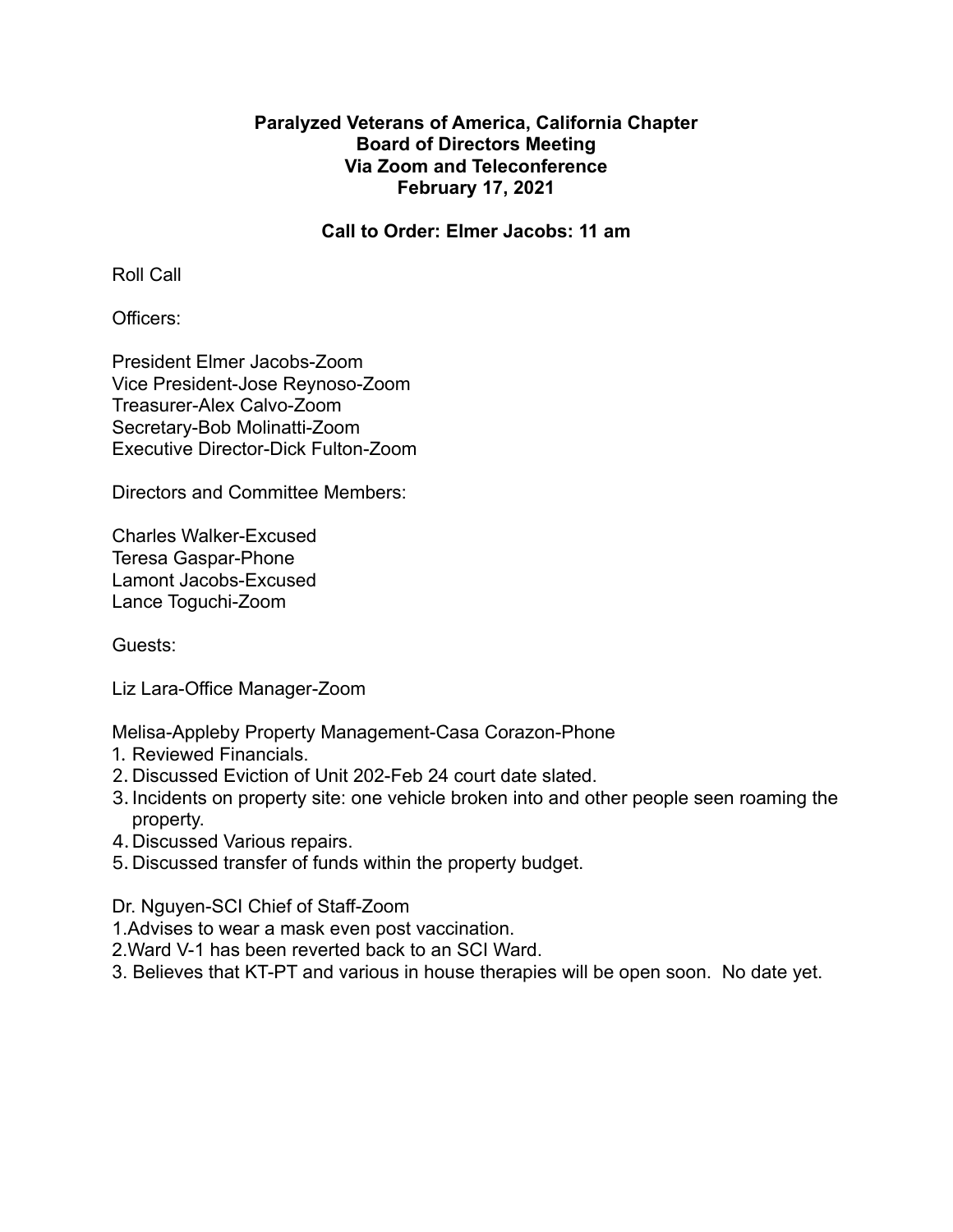## **Approval of Agenda**

Motion to approve agenda: Alex Calvo, second Jose Reynoso, Carries unanimously.

### **Approval of Minutes**

Motion to approve Minutes: Teresa Gaspar, second Jose Reynoso, Carries unanimously.

#### **Standing Committee Reports**

#### **Motion to accept standing committee reports:**

Motion to approve committee reports: Teresa Gaspar, second Bob Molinatti, Carries unanimously.

#### **New Business:**

**1.**Sports and Recreation Grants: A-H on agenda in the amount of \$4,878.50

Motion for \$4,878.50 Teresa Gaspar, Second Jose Reynoso, Carries Unanimously.

2. Support of Flying Wheels Basketball: \$2000.00

Motion for \$2000.00 Alex Calvo, second Teresa Gaspar, Carries unanimously.

3. Suspend Election for one year due to Covid and maintain existing Board:

A.Motion to suspend Elections until June 2022 Bob Molinatti, second Alex Calvo, Carries Unanimously.

B.Motion of time volunteer expectations of BOD officers and directors:

Motion Jose Reynoso, Second Alex Calvo, Carries Unanimously.

4. Additional toiletries for the hospital wards capped at \$10,000.

Motion for \$10,000: Jose Reynoso, second Lance Toguchi, Carries Unanimously.

5. 75th Anniversary Coin added to member kits: Additional cost: \$12,000

Vote was passed 3-2 with Elmer Jacobs, Teresa Gaspar, Lance Toguchi voting yes. No votes: Bob Molinatti, Alex Calvo.